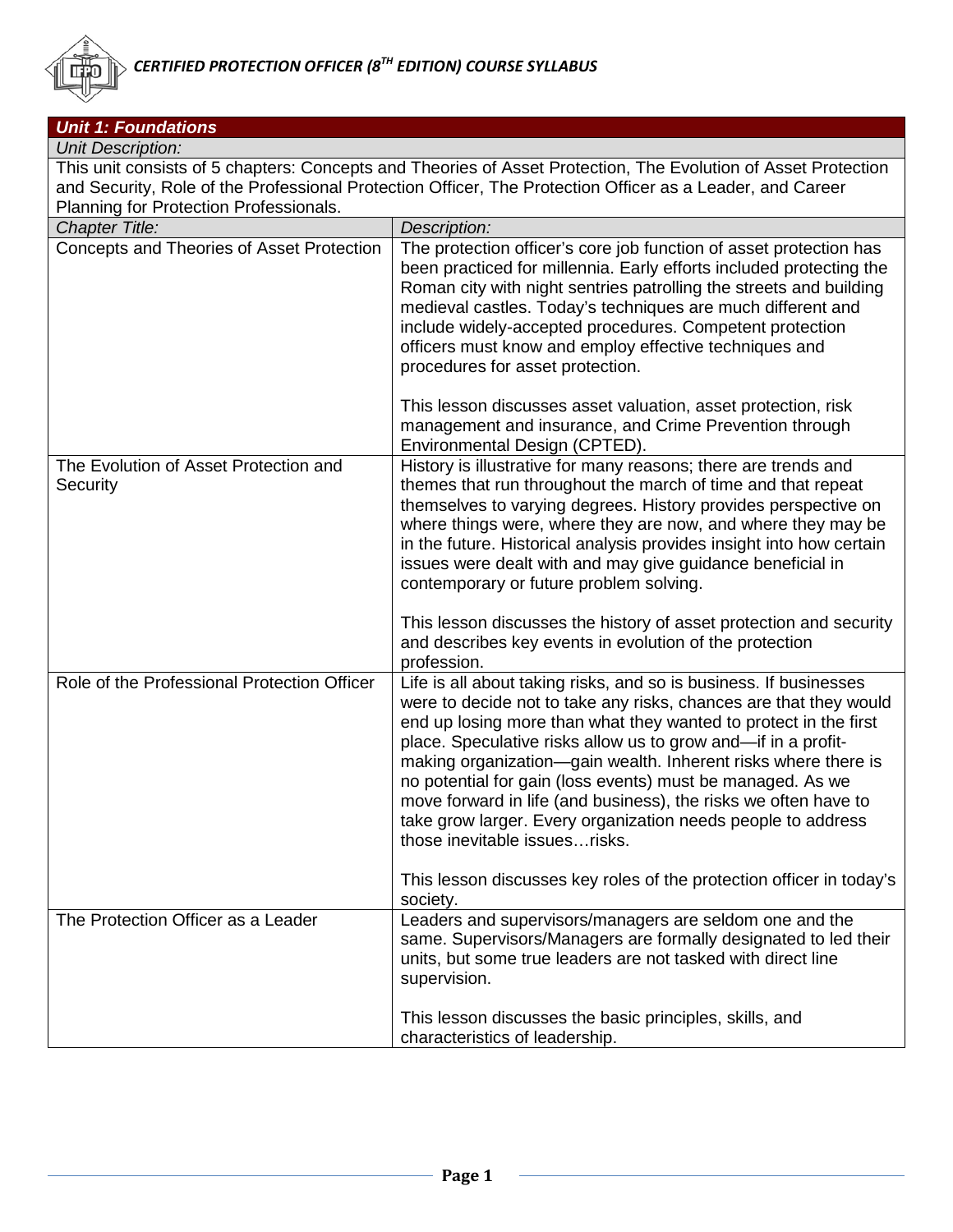| Career Planning for Protection                    | Career planning is essential to becoming a successful security                                                                                                                                                                                                                                                                                                                                                                                                                                                                                                                                                                                 |
|---------------------------------------------------|------------------------------------------------------------------------------------------------------------------------------------------------------------------------------------------------------------------------------------------------------------------------------------------------------------------------------------------------------------------------------------------------------------------------------------------------------------------------------------------------------------------------------------------------------------------------------------------------------------------------------------------------|
| Professionals                                     | professional.                                                                                                                                                                                                                                                                                                                                                                                                                                                                                                                                                                                                                                  |
|                                                   | This lesson discusses the importance of career planning,<br>describes the significance of education and training, and defines<br>relevant resources for career planning, education, training,<br>internships, and licensing/certification. It also provides<br>information about networking, job searching, and career<br>advancement.                                                                                                                                                                                                                                                                                                         |
| <b>Unit 2: Communications</b>                     |                                                                                                                                                                                                                                                                                                                                                                                                                                                                                                                                                                                                                                                |
| <b>Unit Description:</b>                          |                                                                                                                                                                                                                                                                                                                                                                                                                                                                                                                                                                                                                                                |
|                                                   | This unit presents 3 chapters: Effective Communications, Security Awareness, and Central Alarm Stations and                                                                                                                                                                                                                                                                                                                                                                                                                                                                                                                                    |
| Dispatch Operations.<br><b>Chapter Title:</b>     | Description:                                                                                                                                                                                                                                                                                                                                                                                                                                                                                                                                                                                                                                   |
| <b>Effective Communications</b>                   | Effective communications is the faithful reproduction of a                                                                                                                                                                                                                                                                                                                                                                                                                                                                                                                                                                                     |
|                                                   | thought, idea, observation, instruction, request, greeting, or<br>warning expressed in a verbal or written format, by electronic<br>alarm annunciation, or in pictorial media. Faithful reproduction<br>means that the communicator's original message is both<br>received and understood by the targeted receiver or receiver<br>group. Effective communication is a central component of<br>effective protection officer job performance, and requires two-<br>way, mutual understanding of intended messages.<br>This lesson describes effective communications techniques for<br>security professionals, discusses communication myths and |
|                                                   | misconceptions and defines procedures for proper use of<br>various communications devices.                                                                                                                                                                                                                                                                                                                                                                                                                                                                                                                                                     |
| <b>Security Awareness</b>                         | Security awareness has long been a goal of organizations that<br>strive to provide a safe and secure environment for their<br>employees and customers, and for those who want to defend<br>precious assets. Security awareness operates best when a<br>reasonable plan is put together with policies and procedures<br>that support a comprehensive team concept. A security<br>awareness team is crucial to sustaining a healthy corporate<br>environment, and it should include everyone connected to<br>corporate functions.                                                                                                                |
|                                                   | This lesson discusses the importance of security awareness to<br>an organization's overall success and describes ways to include<br>both internal and external stakeholders in creation of a safe and<br>secure environment.                                                                                                                                                                                                                                                                                                                                                                                                                   |
| Central Alarm Stations and Dispatch<br>Operations | Security breeches are often detected and transmitted to a<br>central dispatch function by electronic devices and alarms.<br>Protection officers' actions in response to potential intrusions will<br>be enhanced by a comprehensive understanding of alarm<br>systems and dispatch center operations.                                                                                                                                                                                                                                                                                                                                          |
|                                                   | This lesson discusses the history of central alarm stations and<br>dispatch centers and their evolution into today's more highly<br>advanced operations. It also describes types of alarm, control,<br>and computerized visitor management systems and defines<br>communication devices used by dispatchers.                                                                                                                                                                                                                                                                                                                                   |
| <b>Unit 3: Protection Officer Functions</b>       |                                                                                                                                                                                                                                                                                                                                                                                                                                                                                                                                                                                                                                                |
| <b>Unit Description:</b>                          |                                                                                                                                                                                                                                                                                                                                                                                                                                                                                                                                                                                                                                                |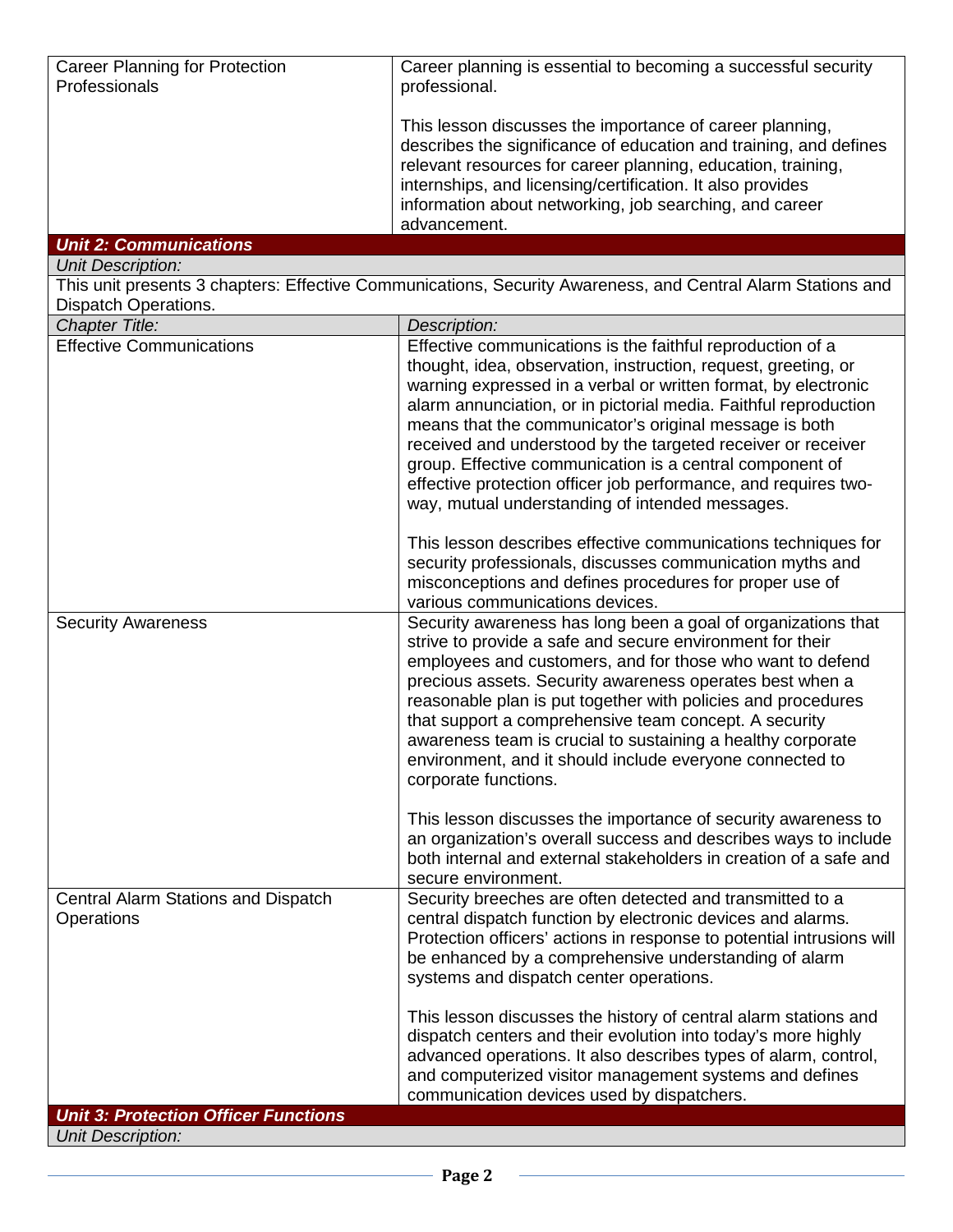| This unit presents 4 chapters: Automation in Protection Operations, Patrol Principles, Traffic Control, and                                                                       |                                                                                                                                                                                                                                                                                                                                                                                     |  |
|-----------------------------------------------------------------------------------------------------------------------------------------------------------------------------------|-------------------------------------------------------------------------------------------------------------------------------------------------------------------------------------------------------------------------------------------------------------------------------------------------------------------------------------------------------------------------------------|--|
| Crowd Management and Special Event Planning.<br><b>Chapter Title:</b>                                                                                                             | Description:                                                                                                                                                                                                                                                                                                                                                                        |  |
| Automation in Protection Operations                                                                                                                                               | Rapid advances in automation have significantly enhanced                                                                                                                                                                                                                                                                                                                            |  |
|                                                                                                                                                                                   | security operations. Competent security professionals should be<br>aware of this evolution and current state-of-the-art devices.                                                                                                                                                                                                                                                    |  |
|                                                                                                                                                                                   | This lesson discusses the history and the proper application of<br>automation in the protection industry, describes automation<br>technology applications, and defines protection officers' roles<br>with regard to automation.                                                                                                                                                     |  |
| <b>Patrol Principles</b>                                                                                                                                                          | Patrol is the one function common to all security agencies. The<br>word "patrol" is likely derived from the French word patrouiller,<br>which originally meant "to tramp in the mud." Competent<br>security professionals must be able to effectively perform this<br>core function.                                                                                                |  |
|                                                                                                                                                                                   | This lesson discusses the history of security patrols, their major<br>purposes, and issues security personnel may encounter while<br>on patrol. It also describes effective patrol techniques and<br>defines professional actions and attitudes for patrolling officers.                                                                                                            |  |
| <b>Traffic Control</b>                                                                                                                                                            | An officer directing traffic at a busy site provides the most<br>frequent contact between citizens and security personnel.<br>Professional performance of what citizens recognize to be a<br>difficult and hazardous job helps generate and maintain public<br>respect.                                                                                                             |  |
|                                                                                                                                                                                   | This lesson discusses basic elements of traffic control and<br>describes important hand signals and general rules for traffic<br>direction.                                                                                                                                                                                                                                         |  |
| <b>Crowd Management and Special Event</b><br>Planning                                                                                                                             | The best way to handle civil disturbances is to prevent them<br>from happening. However, we they do occur, it becomes the<br>responsibility of the police, and often security forces, to restore<br>order. Competent security professionals must recognize<br>indications a disturbance is about to occur and proper actions to<br>restore order once a disturbance is in progress. |  |
|                                                                                                                                                                                   | This lesson describes various types of crowds and crowd control<br>techniques. It also discusses actions to prevent disorder and<br>defines responsibilities of security officers, police, and riot<br>control forces.                                                                                                                                                              |  |
| <b>Unit 4: Crime Prevention and Physical Security</b>                                                                                                                             |                                                                                                                                                                                                                                                                                                                                                                                     |  |
| <b>Unit Description:</b>                                                                                                                                                          |                                                                                                                                                                                                                                                                                                                                                                                     |  |
| This unit presents 5 chapters: Environmental Crime Control, Physical Security, Concepts and Applications,<br>Alarm System Fundamentals, Access Control, and Detection Technology. |                                                                                                                                                                                                                                                                                                                                                                                     |  |
| Chapter Title:                                                                                                                                                                    | Description:                                                                                                                                                                                                                                                                                                                                                                        |  |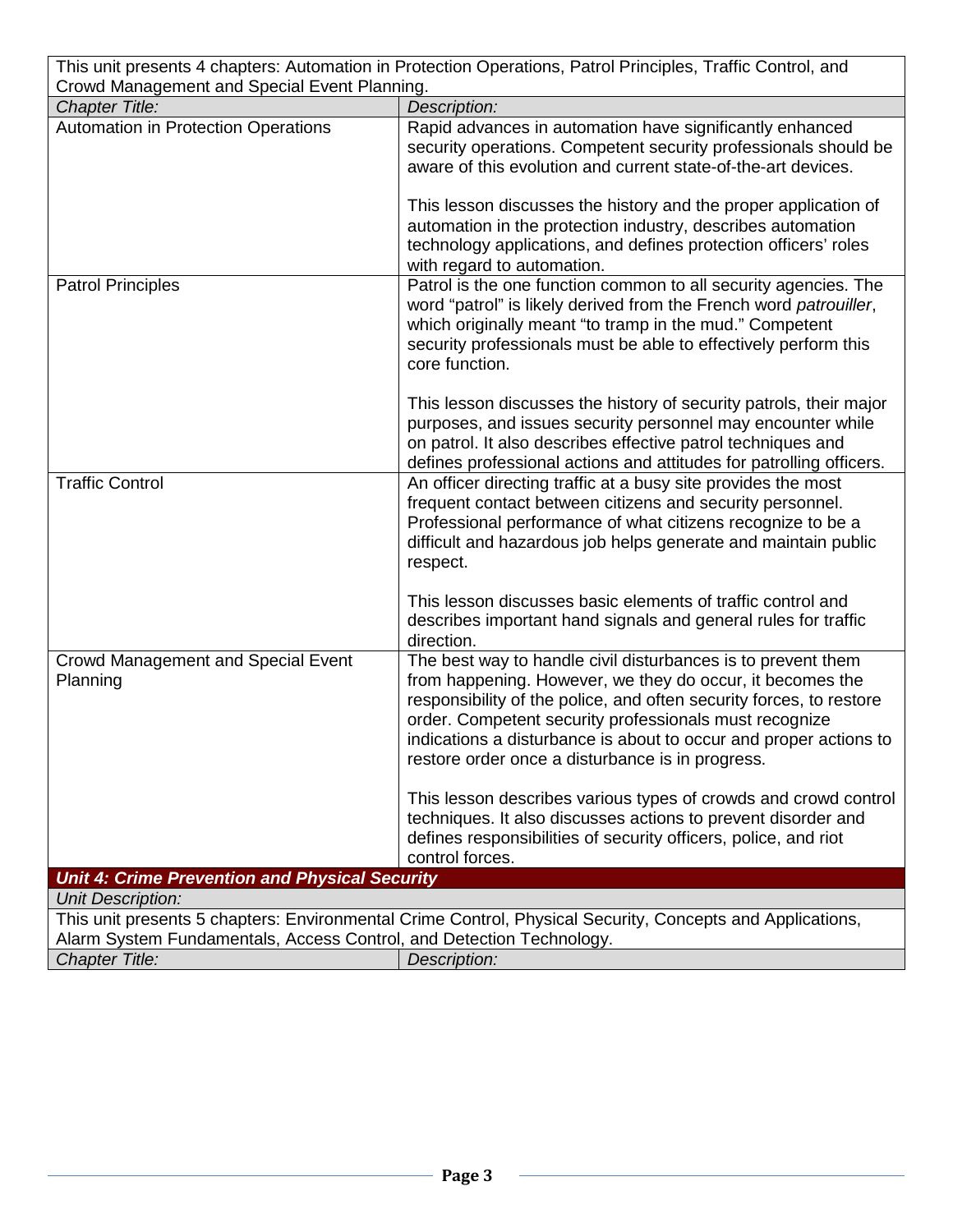| <b>Environmental Crime Control</b>                    | There is danger in thinking that once security measures have<br>been implemented, there will never again be a crime or<br>unwanted activity in the secured area. Unfortunately factors<br>such as the effects of displacement and diffusion of benefits<br>motivate wrongdoers and force security practitioners to<br>continually review potential threats and adequacy of current<br>security efforts.                                                               |
|-------------------------------------------------------|-----------------------------------------------------------------------------------------------------------------------------------------------------------------------------------------------------------------------------------------------------------------------------------------------------------------------------------------------------------------------------------------------------------------------------------------------------------------------|
|                                                       | This lesson defines differences between environmental crime<br>prevention and social crime prevention and discusses theories<br>of crime prevention. It also describes the Crime Prevention<br>through Environmental Design (CPTED) theory, Defensible<br>Space through Urban Design, and other practical applications.                                                                                                                                               |
| <b>Physical Security Concepts and</b><br>Applications | Competent protection professionals must understand and be<br>able to apply modern concepts and equipment that enhance<br>physical security.                                                                                                                                                                                                                                                                                                                           |
|                                                       | This lesson discusses the basics concepts of physical security<br>planning and applications of security lighting. It also defines<br>types of glass glazing and intrusion detection and discusses<br>other physical security features including system monitoring,<br>card access, door-locking hardware, closed-circuit television<br>safes, vaults, and fencing. In addition, it discusses options for<br>continuing education and physical security certification. |
| Alarm System Fundamentals                             | Alarm systems often form the backbone of a facility's physical<br>protection program and are very likely to be encountered by<br>protection officers or security specialists as they perform their<br>daily duties. Professional protection and security officers should<br>understand the basic alarm system components and functions.<br>This lesson describes alarm system fundamentals, types of                                                                  |
|                                                       | alarm monitoring, and equipment used for monitoring. It also<br>discusses the layers of an alarm system and various types of<br>alarms and defines proper methods for responding to security<br>alarms.                                                                                                                                                                                                                                                               |
| <b>Access Control</b>                                 | Control of access to property, services, events, or information is<br>a large part of asset protection. A security officer will almost<br>certainly be expected to perform a duty relative to access<br>control during the course of his/her employment, and should<br>therefore be familiar with the equipment and procedures used to<br>perform this core job task.                                                                                                 |
|                                                       | This lesson discusses the concept of access control and<br>methods of implementation. It also describes roles of<br>professional security officers in access control and the value of<br>sound record keeping and data storage practices.                                                                                                                                                                                                                             |
| <b>Detection Technology</b>                           | Protection officers are likely to be involved in selection and<br>implementation of detection equipment and should therefore be<br>aware of current detection technology and devices.                                                                                                                                                                                                                                                                                 |
|                                                       | This lesson discusses detection technology and devices and<br>describes advances in these areas. It also defines<br>considerations for selecting and implementing various<br>technology options for enhancing asset protection.                                                                                                                                                                                                                                       |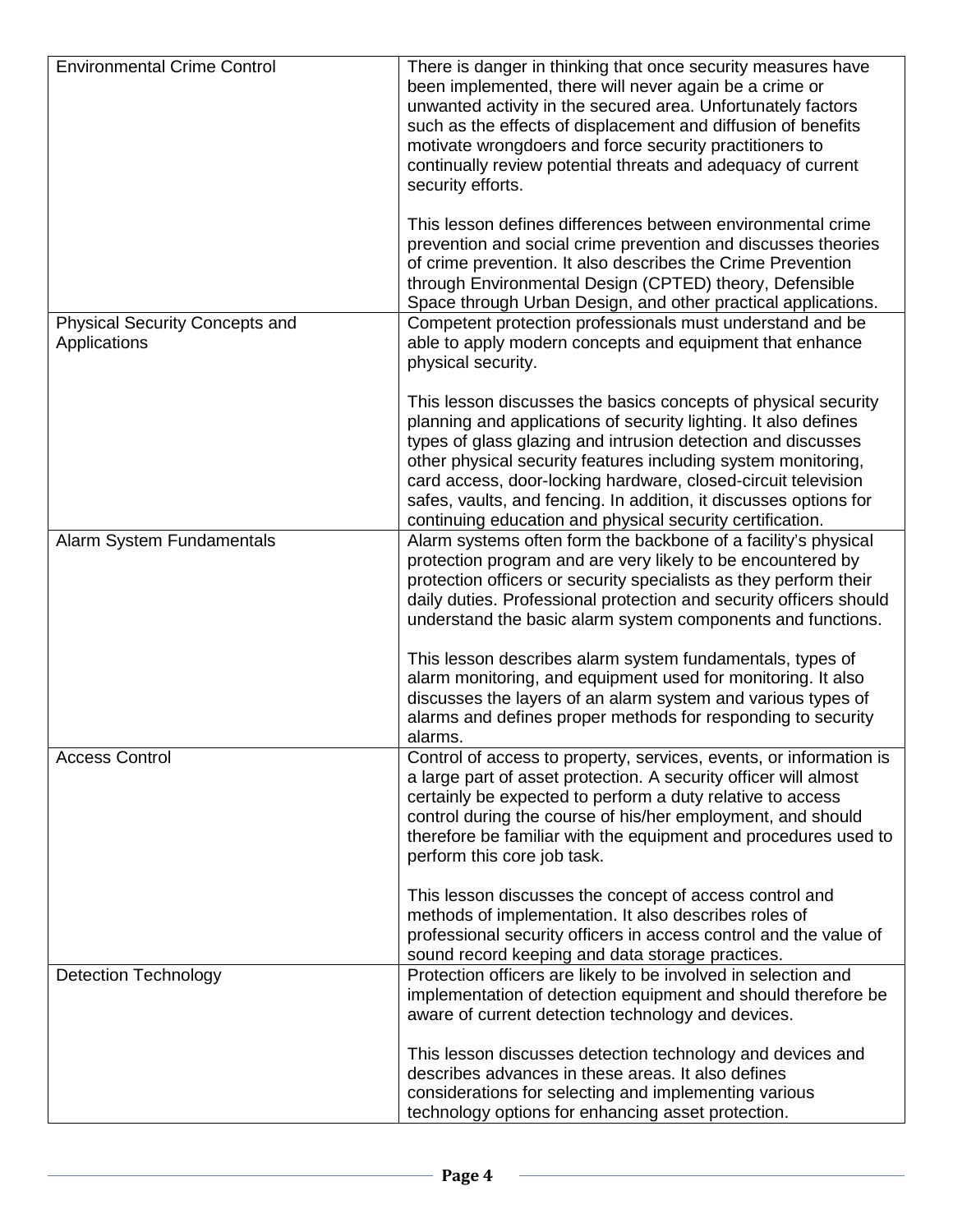## *Unit 5: Safety and Fire Protection*

| <b>Unit Description:</b>                                                    |                                                                                                             |
|-----------------------------------------------------------------------------|-------------------------------------------------------------------------------------------------------------|
|                                                                             | This unit presents 3 chapters: Fire Prevention, Detection, and Response, Occupational Safety and Health and |
| the Protection Officer, and An All Hazards Approach to Hazardous Materials. |                                                                                                             |
|                                                                             |                                                                                                             |

| <b>Chapter Title:</b>                                                                        | Description:                                                                                                                                                                                                                                                                                                                                                                                                                                                                                                                                                                                                                  |
|----------------------------------------------------------------------------------------------|-------------------------------------------------------------------------------------------------------------------------------------------------------------------------------------------------------------------------------------------------------------------------------------------------------------------------------------------------------------------------------------------------------------------------------------------------------------------------------------------------------------------------------------------------------------------------------------------------------------------------------|
| Fire Prevention, Detection, and Response                                                     | Fire has long been one of the most feared threats to life and<br>property. Fires not only destroy homes and buildings, but they<br>can also consume vast expanses of wilderness or entire<br>neighborhoods and take the lives of people. Once initiated, fires<br>spread rapidly and become extremely hard to control or<br>extinguish. Protection professionals must understand the nature<br>of fire and effective procedures for preventing, detecting, and<br>responding to fires.<br>This lesson describes components of fire, fire hazard areas, and<br>types of fires. It also discusses roles and responsibilities of |
|                                                                                              | protection professionals in fire prevention, detection and<br>response.                                                                                                                                                                                                                                                                                                                                                                                                                                                                                                                                                       |
| Occupational Safety and Health and the<br><b>Protection Officer</b>                          | Risk can take many different forms. It can affect people,<br>information, tangible assets, reputation, and the environment in<br>all organizations. The Occupational Safety and Health<br>Administration (OSHA) has many regulations with which<br>employers must comply. Protection officers are likely to play key<br>roles in risk identification and mitigation and compliance with<br>OSHA requirements. Therefore, they require extensive, specific<br>knowledge necessary to perform these tasks.                                                                                                                      |
|                                                                                              | This lesson discusses the relationship between work<br>environment and health describes the basic elements involved<br>in establishing an Occupational Safety and Health program. It<br>also discusses major causes of occupational accidents and<br>illnesses and the roles of the protection officer in ensuring the<br>safety and health of employees in the workplace.                                                                                                                                                                                                                                                    |
| An All Hazards Approach to Hazardous<br><b>Materials</b>                                     | A hazardous material is anything that has the potential to cause<br>harm to people or the environment (plants, animals, and<br>waterways) if released in an uncontrolled manner.<br>There are literally millions of materials that could be classified as<br>hazardous. In addition, some materials might not be considered<br>hazardous in their original state but become hazardous once<br>they are used or become "waste."                                                                                                                                                                                                |
|                                                                                              | This lesson describes hazardous materials and discusses<br>protection officers' when responding to hazardous materials<br>incidents.                                                                                                                                                                                                                                                                                                                                                                                                                                                                                          |
| <b>Unit 6: Information Protection</b>                                                        |                                                                                                                                                                                                                                                                                                                                                                                                                                                                                                                                                                                                                               |
| <b>Unit Description:</b><br>This unit presents Information Security and Counterintelligence. |                                                                                                                                                                                                                                                                                                                                                                                                                                                                                                                                                                                                                               |
| <b>Chapter Title:</b>                                                                        | Description:                                                                                                                                                                                                                                                                                                                                                                                                                                                                                                                                                                                                                  |
|                                                                                              |                                                                                                                                                                                                                                                                                                                                                                                                                                                                                                                                                                                                                               |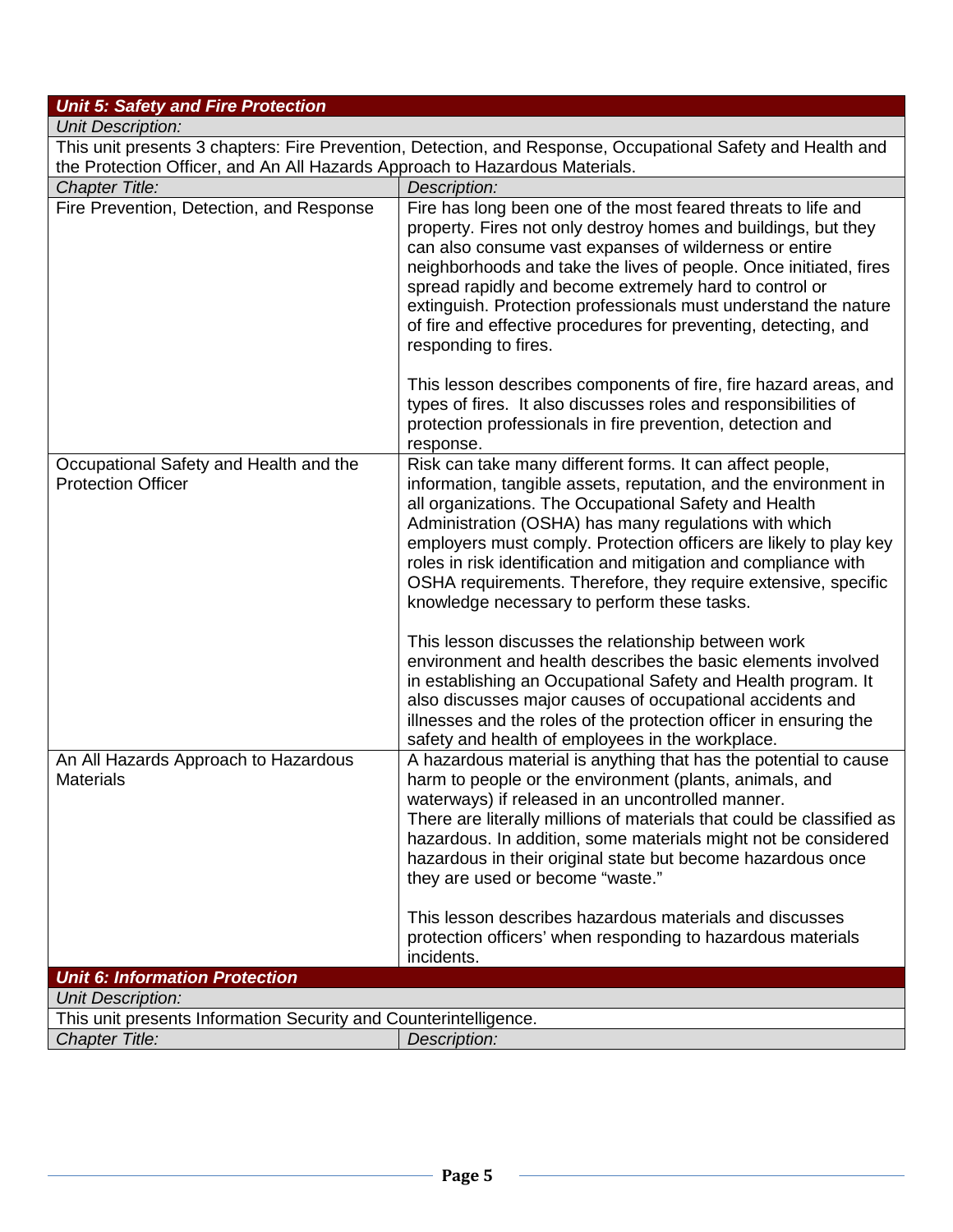| Information Security and<br>Counterintelligence | Information is often a key business, corporate, and/or personal<br>asset that requires adequate protection. Protection<br>professionals should be able to offer alternatives that ensure<br>adequate information security.                                                                                                                                             |
|-------------------------------------------------|------------------------------------------------------------------------------------------------------------------------------------------------------------------------------------------------------------------------------------------------------------------------------------------------------------------------------------------------------------------------|
|                                                 | This lesson discusses information security and<br>counterintelligence and identifies various information security<br>vulnerabilities, security countermeasures, and reasonable risk<br>mitigation. It also defines common roles of professional<br>protection officers and security service providers in protection of<br>sensitive information and intangible assets. |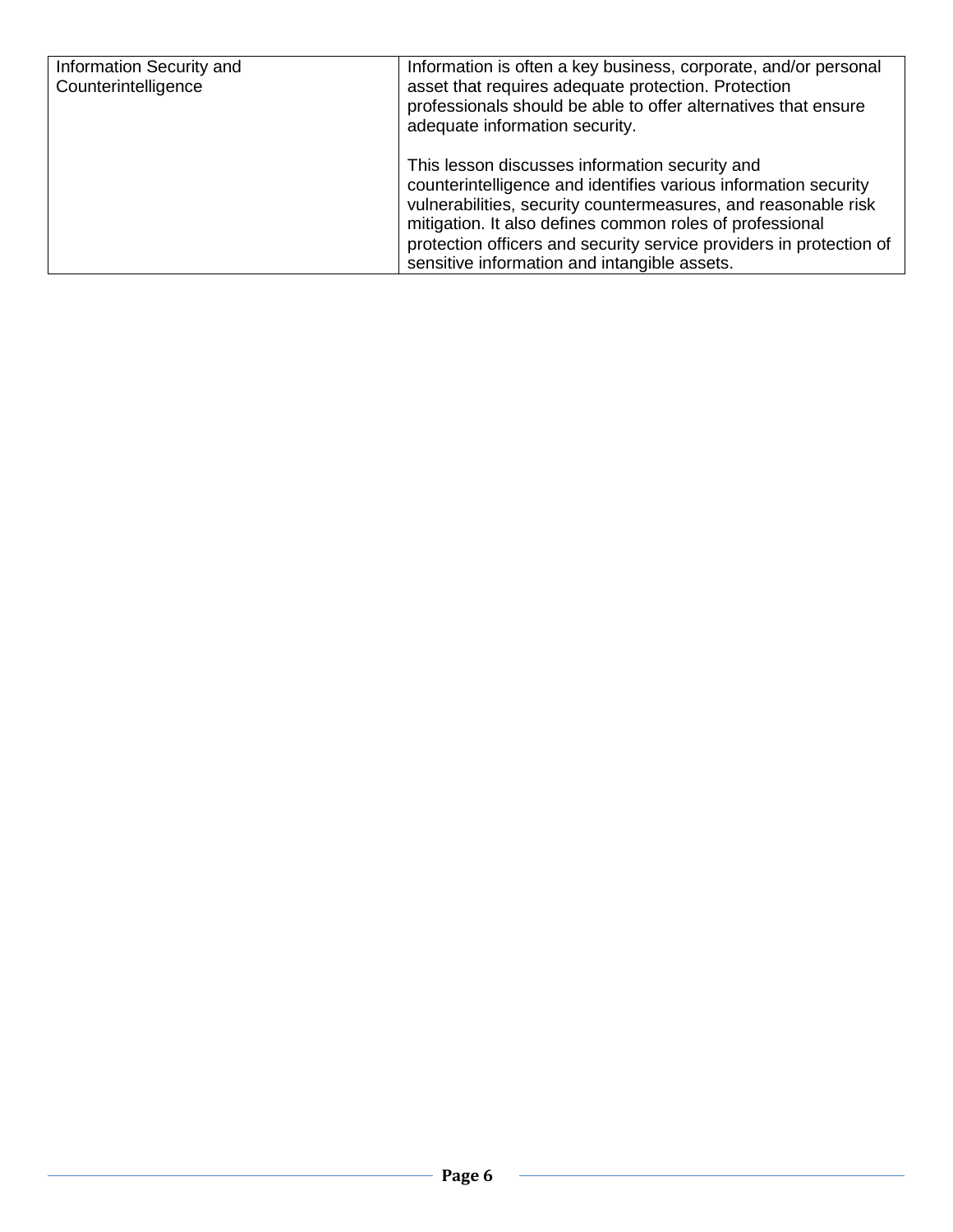| <b>Unit 7: Deviance Crime and Violence</b>                |                                                                                                                                                                                                                                                                                                                                                                                                                                                                     |
|-----------------------------------------------------------|---------------------------------------------------------------------------------------------------------------------------------------------------------------------------------------------------------------------------------------------------------------------------------------------------------------------------------------------------------------------------------------------------------------------------------------------------------------------|
| <b>Unit Description:</b>                                  |                                                                                                                                                                                                                                                                                                                                                                                                                                                                     |
|                                                           | This unit presents 5 chapters: Workplace Crime and Deviance, Substance Abuse, Workplace Violence, Crisis                                                                                                                                                                                                                                                                                                                                                            |
| Intervention, and Strikes, Lockouts, and Labor Relations. |                                                                                                                                                                                                                                                                                                                                                                                                                                                                     |
| <b>Chapter Title:</b>                                     | Description:                                                                                                                                                                                                                                                                                                                                                                                                                                                        |
| <b>Workplace Crime and Deviance</b>                       | In any organization, some employees will steal. The more<br>opportunity allowed for theft, the more theft there will be.<br>Protection officers are likely to be responsible for preventing<br>employee theft and therefore require specific information about<br>this common crime.                                                                                                                                                                                |
|                                                           | This lesson discusses theories of workplace crime how these<br>theories might be use minimize occurrence. It also describes<br>specific strategies and actions for preventing and responding to<br>the most common crime at the workplace, theft.                                                                                                                                                                                                                   |
| <b>Substance Abuse</b>                                    | Substance abuse is a threat to our society and public safety. It<br>favors no race, age group, intelligence level, social or economic<br>status, or sex. It consumes anyone who dares to embrace its<br>false promises for perpetual self-gratification and well-being and<br>results in affected individuals being ineffective and/or dangerous<br>on the job.                                                                                                     |
|                                                           | This lesson discusses substance abuse in the workplace and<br>describes psychoactive drugs and the behaviors resulting from<br>their use and/or abuse. It also defines risks these behaviors<br>pose for employees and employers.                                                                                                                                                                                                                                   |
| <b>Workplace Violence</b>                                 | Violence is pervasive in our world and has been part of human<br>society since earliest recorded time. Violence can range from<br>threats and verbal abuse to physical assaults and homicide and<br>one of the leading causes of job-related deaths in the United<br>States. Workplace violence is a specialized problem that<br>security professionals must deal with in their day-to-day work<br>lives. Therefore, protection officers must understand causes and |

|                     | indications of potential violence and how to prevent violence in<br>the workplace.                                                                                                                                                                                                                                                                                                                              |
|---------------------|-----------------------------------------------------------------------------------------------------------------------------------------------------------------------------------------------------------------------------------------------------------------------------------------------------------------------------------------------------------------------------------------------------------------|
|                     | This lesson defines workplace violence and describes actions<br>organizations can take to prevent workplace violence incidents.<br>It also discusses methods to better prepare the security officer<br>to recognize potential threats, take appropriate preventive<br>actions, and properly react to incidents when they occur.                                                                                 |
| Crisis Intervention | The risk that violence may be perpetrated against individuals in<br>our modern workplaces is a major security/protection officer<br>concern. The protection officer, by the nature of his/her job<br>function, must deal with individuals who present the threat of<br>violent behavior. These individuals pose a serious threat to<br>themselves, employees, the public, and security/protection<br>personnel. |
|                     | This lesson discusses crisis intervention and other techniques<br>that aid in keeping protection officers safe while their job duties.                                                                                                                                                                                                                                                                          |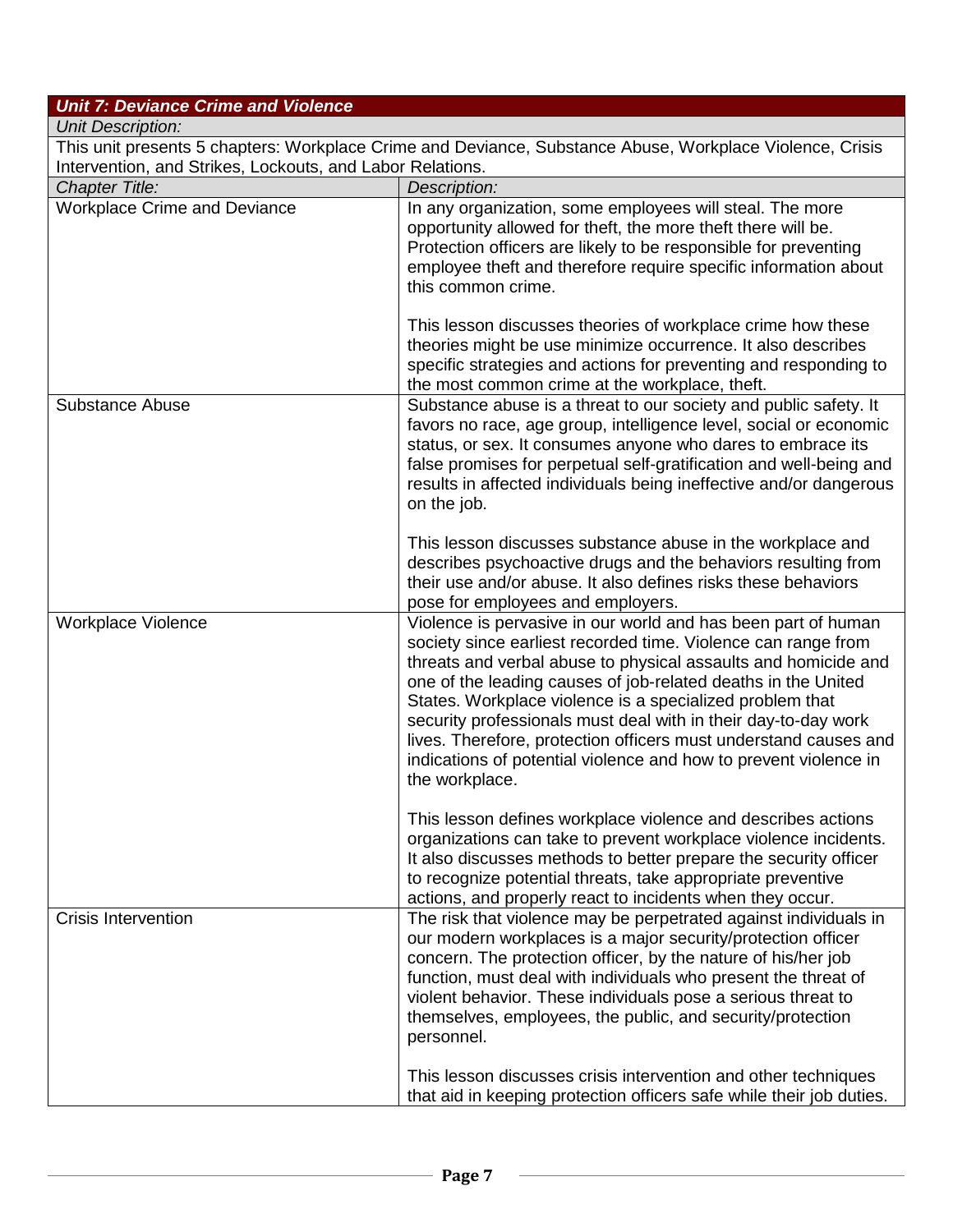| Strikes, Lockouts, and Labor Relations | Labor relations are a subsection of industrial relations that<br>include employers and employees dealing with matters such as<br>collective bargaining and associated activities. Because<br>disruptions in normal labor relations can lead to major<br>disruptions in the workplace, protection officers should have<br>thorough knowledge of the security practices and procedures<br>that should be implemented in event of a breakdown in civil<br>labor relations |
|----------------------------------------|------------------------------------------------------------------------------------------------------------------------------------------------------------------------------------------------------------------------------------------------------------------------------------------------------------------------------------------------------------------------------------------------------------------------------------------------------------------------|
|                                        | This lesson describes types of strikes and security procedures<br>that should be implemented before and during strikes. It also<br>discusses actions that should be documented during a strike or<br>employee misconduct, and the importance of this<br>documentation in related disciplinary procedures.                                                                                                                                                              |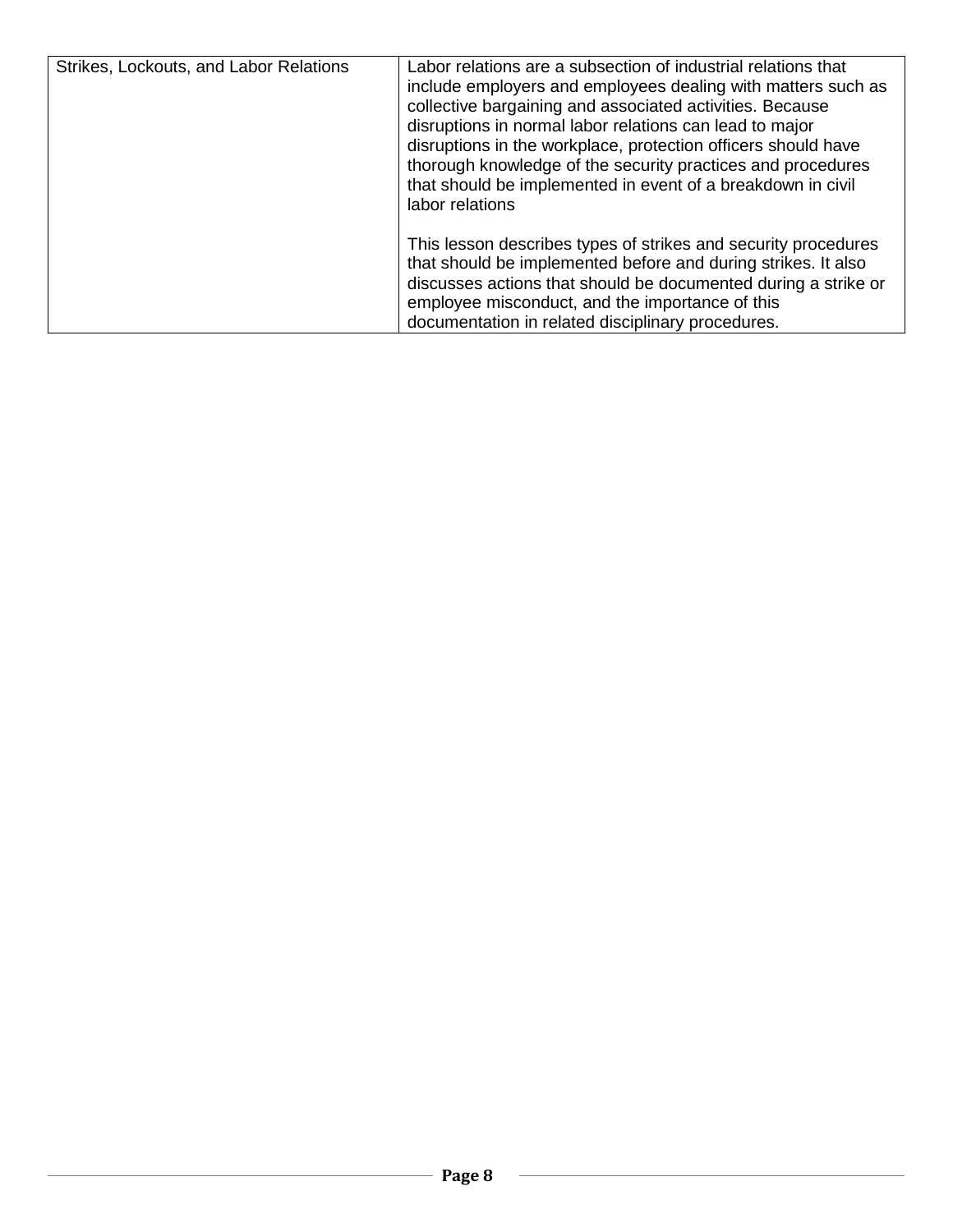## *Unit 8: Risk and Threat Management*

## *Unit Description:*

| This unit presents 4 chapters: Security Risk Management, Emergency Planning, Terrorism, and Anti-terrorism |                                                                                                                                                                                                                                                                                                                                                                                                                                              |
|------------------------------------------------------------------------------------------------------------|----------------------------------------------------------------------------------------------------------------------------------------------------------------------------------------------------------------------------------------------------------------------------------------------------------------------------------------------------------------------------------------------------------------------------------------------|
| and VIP Protection.<br><b>Chapter Title:</b>                                                               |                                                                                                                                                                                                                                                                                                                                                                                                                                              |
| <b>Security Risk Management</b>                                                                            | Description:<br>Risk management is practiced by prudent corporations and<br>individuals. Protection/Security officers are likely to have key<br>roles in risk mitigation and therefore require detailed knowledge<br>of relevant practices and procedures.                                                                                                                                                                                   |
|                                                                                                            | This lesson defines key elements of security risk management<br>and risk management cycles/processes. It also describes the<br>practice of risk management using thorough risk assessment<br>and risk monitoring programs and discusses tools to assess<br>situations, develop feasible options, and recommended realistic<br>solutions to meet defined protection objectives.                                                               |
| <b>Emergency Planning</b>                                                                                  | Emergencies large and small happen every day and in all types<br>of environments. Regardless of their scale, emergencies have a<br>number of things in common including appropriate<br>protection/security officer responses.                                                                                                                                                                                                                |
|                                                                                                            | This lesson defines types of potential emergencies and<br>discusses the importance of planning for emergency situations.<br>It also describes procedures for creating, reviewing, and<br>integrating an emergency response plan.                                                                                                                                                                                                             |
| <b>Terrorism</b>                                                                                           | The world is experiencing an era of increased terrorism that will<br>likely continue for decades. Protecting individuals and<br>businesses from terrorists' actions is a key security<br>professionals' responsibility that requires knowledge of<br>terrorists' motivations and potential actions, as well as steps that<br>should be taken to decrease threats of terrorism.<br>This lesson defines terrorism describes the environment in |
|                                                                                                            | which terrorists operate, and discusses tactics that can be used<br>by security professionals to decrease threats posed by<br>terrorism.                                                                                                                                                                                                                                                                                                     |
| Antiterrorism and VIP Protection                                                                           | Terrorists' actions may focus on specific individuals. Security<br>professionals may be charged with protecting key individuals,<br>and must therefore have knowledge necessary to accomplish<br>this important task.                                                                                                                                                                                                                        |
|                                                                                                            | This lesson describes terrorist actions and activities, ways to<br>defend against them, and appropriate security personnel actions<br>in event of hostage and suicide attack situations. It also<br>discusses procedures for creating an antiterrorist strategy and<br>defines common antiterrorist techniques.                                                                                                                              |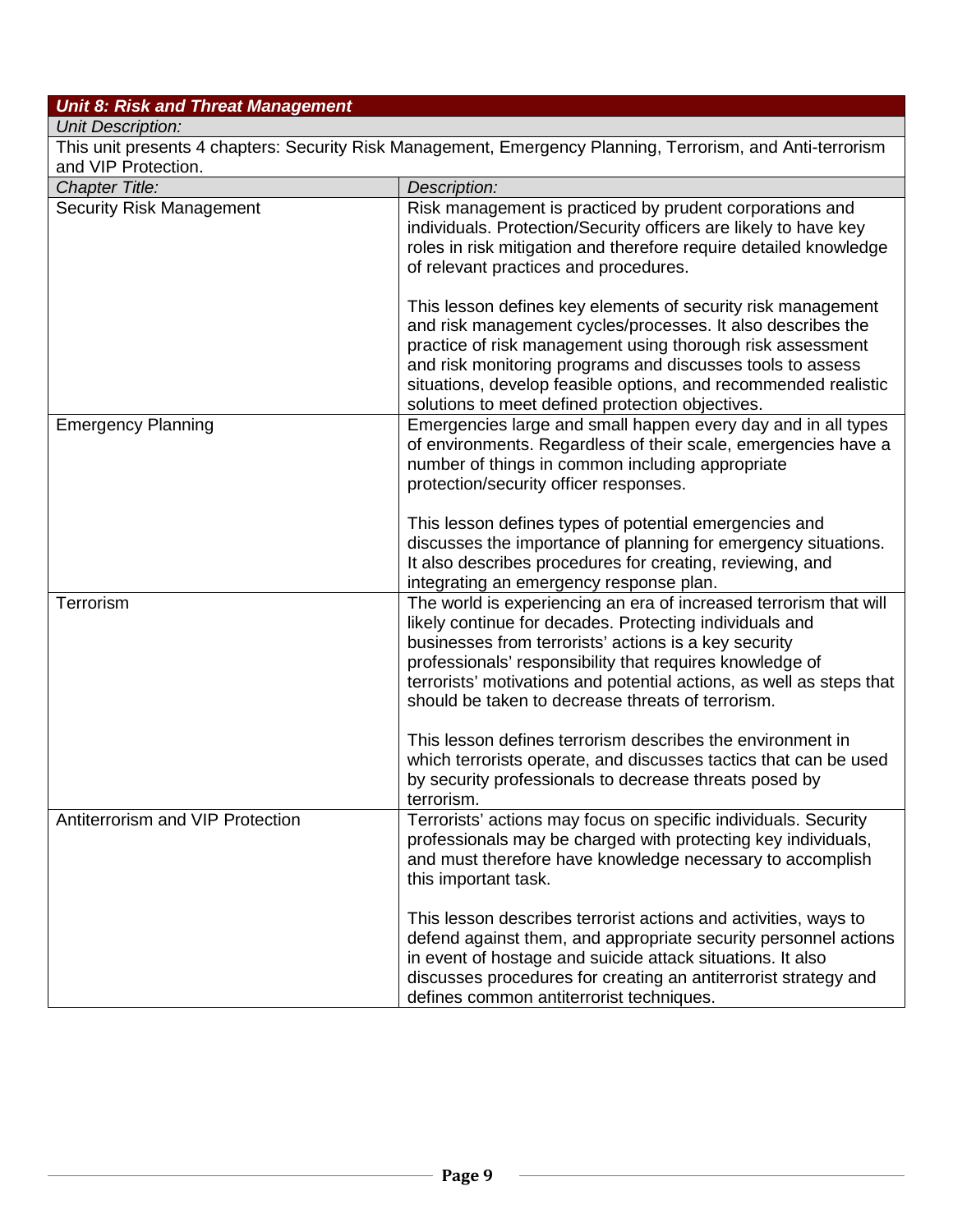## *Unit 9: Investigations*

*Unit Description:* This unit presents 5 chapters: Investigation: Concepts and Practices for Security Professionals, Crime and Incident Scene Procedures, Interviewing and Statements, Foundations for Surveillance, and Report Writing and Field Notes.

| <b>Chapter Title:</b>                                                      | Description:                                                                                                                                                                                                                                                                                                                                                                                                                                                                                                                                                                           |
|----------------------------------------------------------------------------|----------------------------------------------------------------------------------------------------------------------------------------------------------------------------------------------------------------------------------------------------------------------------------------------------------------------------------------------------------------------------------------------------------------------------------------------------------------------------------------------------------------------------------------------------------------------------------------|
| Investigation: Concepts and Practices for<br><b>Security Professionals</b> | Investigation can take many forms-from the simple asking of a<br>few questions and recording answers in a report to full-scale<br>forensic examinations. Although seldom recognized, conducting<br>investigations is a common security/protection officer job task.                                                                                                                                                                                                                                                                                                                    |
|                                                                            | This lesson discusses preliminary and follow-up investigations.<br>It also defines the roles of protection officers as liaisons and<br>discusses investigation tools and techniques, and proper<br>protocols for protection officers testifying following an<br>investigation.                                                                                                                                                                                                                                                                                                         |
| <b>Crime and Incident Scene Procedures</b>                                 | When incidents that result in losses occur, it is important that the<br>scene is protected so that evidence is not damaged or lost.<br>Security/protection officers are often called upon to perform this<br>task.                                                                                                                                                                                                                                                                                                                                                                     |
|                                                                            | This lesson describes skills the protection officer will require to<br>manage an incident scene until expert assistance arrives.                                                                                                                                                                                                                                                                                                                                                                                                                                                       |
| Interviewing and Statements                                                | It is normally a trained investigator's duty to conduct interviews<br>and obtain statements. However, while performing duties to<br>protect an incident scene, protection officers will often be in<br>situations where persons will speak to them and reveal<br>information that is important to investigation of the incident or<br>crime. It is therefore important that protection officers<br>understand the importance of statements, whether written or<br>verbal, and how to properly conduct themselves when engaged<br>in interviews or obtaining information or statements. |
|                                                                            | This lesson defines interviews and statements and discusses<br>the importance of verbal and nonverbal communication during<br>an interview. It also describes proper procedures for<br>interviewing witnesses, victims, and suspects.                                                                                                                                                                                                                                                                                                                                                  |
| <b>Foundations for Surveillance</b>                                        | Surveillance can range from a lone person observing individuals<br>and/or events to extremely large, sophisticated, and complex<br>electronic arrays that requires three or more people to monitor.<br>Regardless of the scope, security/protections officers may be<br>required to perform surveillance, and should therefore possess<br>the required knowledge and skills.                                                                                                                                                                                                           |
|                                                                            | This lesson discusses types of surveillance operations and<br>equipment requirements. It also defines laws and privacy issues<br>pertaining to surveillance describes guidelines for recording and<br>retaining information derived from surveillance operations.                                                                                                                                                                                                                                                                                                                      |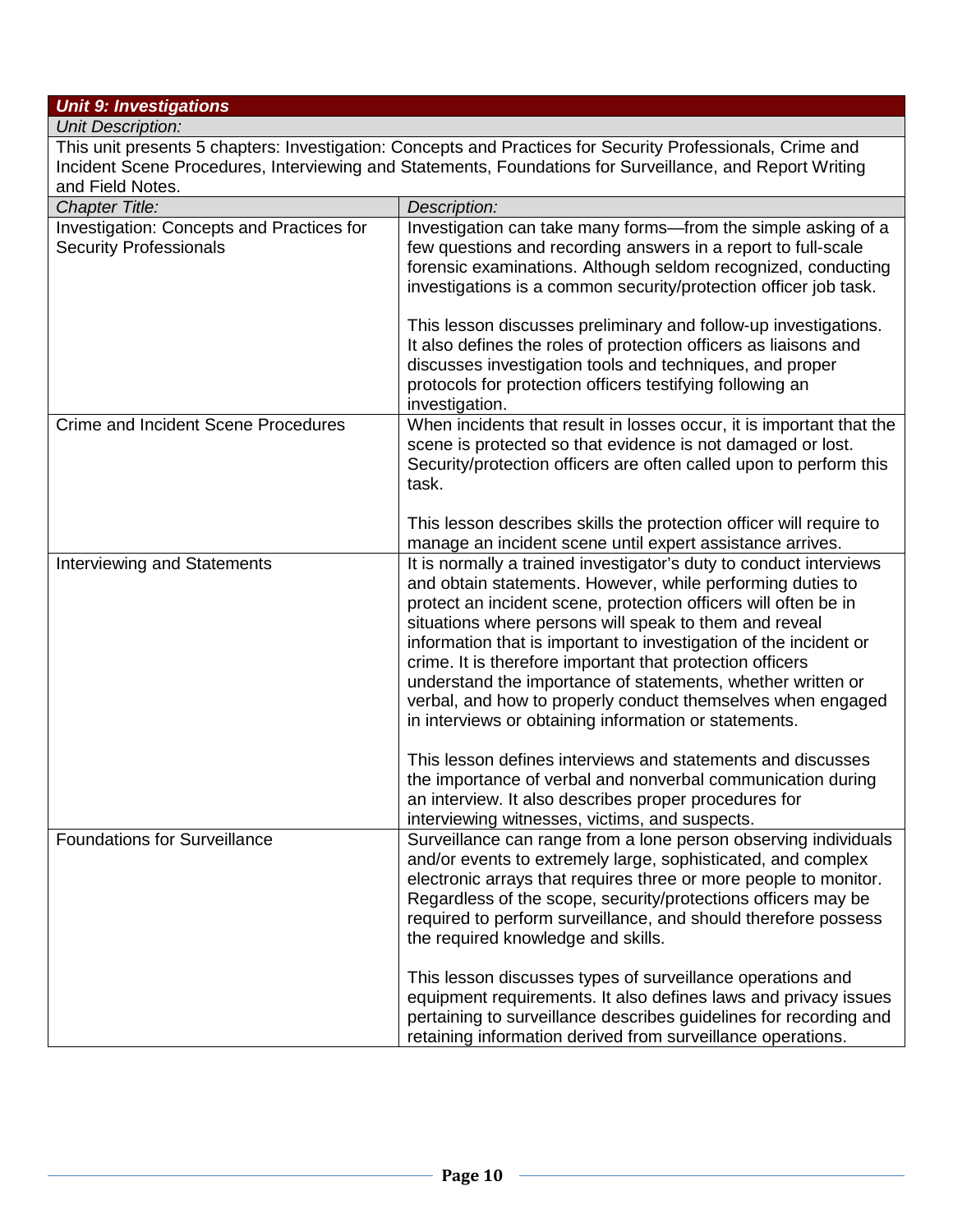| <b>Report Writing and Field Notes</b> | As in many other professions, reports are essential to the<br>security industry. In fact, report writing is one of the most<br>essential security/protection officer functions. Security/protection<br>officers' reports are often considered to be direct reflections of<br>their professionalism. |
|---------------------------------------|-----------------------------------------------------------------------------------------------------------------------------------------------------------------------------------------------------------------------------------------------------------------------------------------------------|
|                                       | This lesson discusses the basic components and importance of<br>report writing. It also defines the purposes of field notes in report<br>writing and the describes qualities of good reports.                                                                                                       |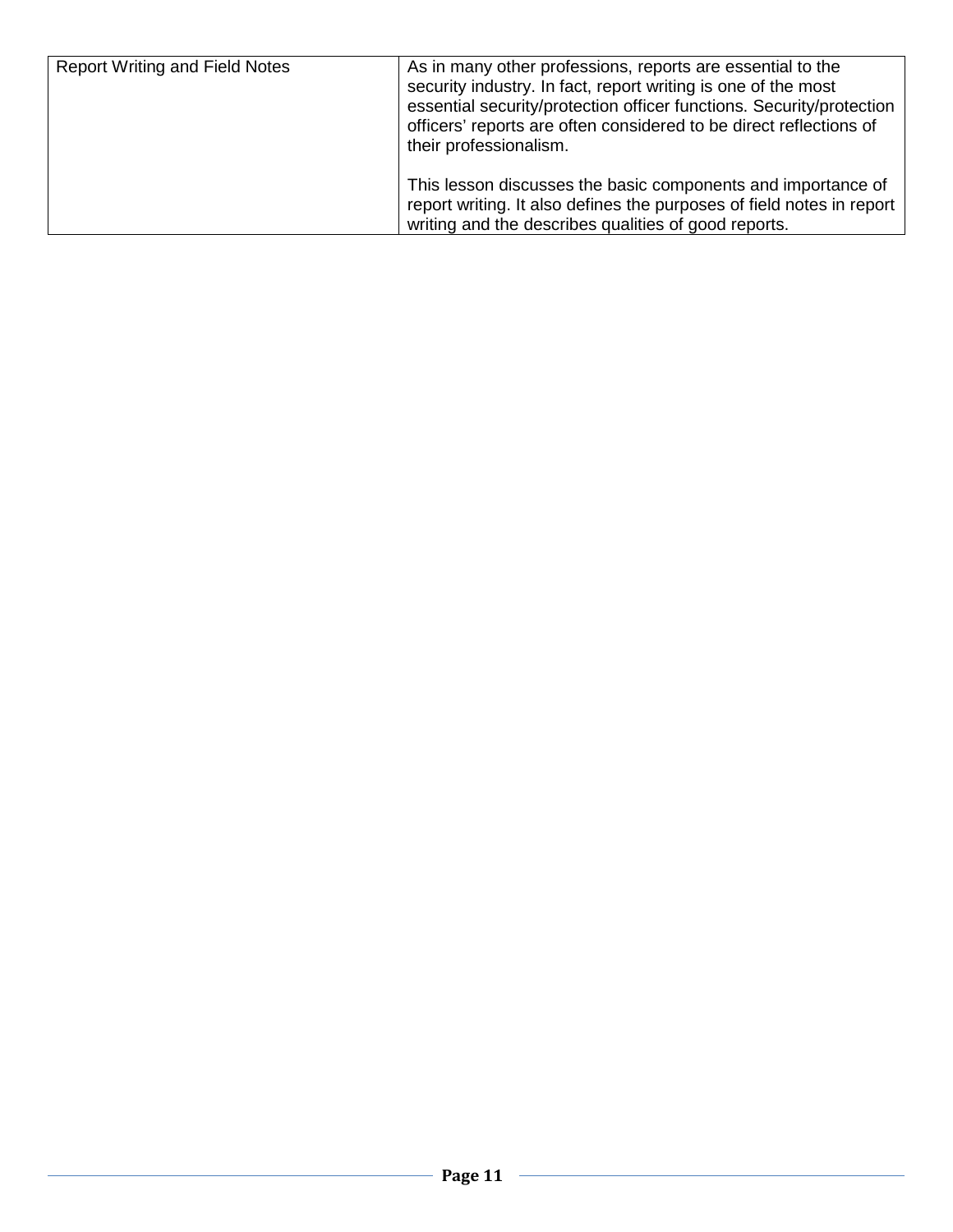| <b>Unit 10: Legal Aspects of Security</b>                                   |                                                                                                                                                                                                                                                                                                                                                                                                                                                                                          |  |
|-----------------------------------------------------------------------------|------------------------------------------------------------------------------------------------------------------------------------------------------------------------------------------------------------------------------------------------------------------------------------------------------------------------------------------------------------------------------------------------------------------------------------------------------------------------------------------|--|
| <b>Unit Description:</b>                                                    |                                                                                                                                                                                                                                                                                                                                                                                                                                                                                          |  |
| This course presents Legal Aspects of Security.                             |                                                                                                                                                                                                                                                                                                                                                                                                                                                                                          |  |
| <b>Chapter Title:</b>                                                       | Description:                                                                                                                                                                                                                                                                                                                                                                                                                                                                             |  |
| <b>Legal Aspects of Security</b>                                            | Laws are enacted to ensure individuals keep their promises, not<br>cause harm, and act in the best interests of society. When laws<br>are broken, security/protection officers may be called upon to<br>act. However, to protect themselves and/or their employers,<br>they must know what actions are usually considered legal and<br>appropriate.                                                                                                                                      |  |
|                                                                             | This lesson describes how the current legal system developed<br>and defines differences between criminal and civil law. It also<br>discusses actions security officers and their employers can use<br>to protect themselves against liability and the potential costs of<br>litigation and damages.                                                                                                                                                                                      |  |
| Unit 11: Officer Safety and Use of Force                                    |                                                                                                                                                                                                                                                                                                                                                                                                                                                                                          |  |
| <b>Unit Description:</b>                                                    | This unit presents 4 chapters: Use of Force, Defensive Tactics and Officer Safety, Industrial Hazards, Safety,                                                                                                                                                                                                                                                                                                                                                                           |  |
| and the Security Patrol Officer, and Apprehension and Detention Procedures. |                                                                                                                                                                                                                                                                                                                                                                                                                                                                                          |  |
| <b>Chapter Title:</b>                                                       | Description:                                                                                                                                                                                                                                                                                                                                                                                                                                                                             |  |
| Use of Force                                                                | Even when acting in an official capacity, laws and moral codes<br>restrain the amount of force a person is allowed to use against<br>another human being. Use of excessive force can subject a<br>security/protection officer and/or his/her employer to legal<br>prosecution and/or civil penalties. It is therefore of utmost<br>importance that security/protection personnel understand the<br>laws and concepts that determine the degree of force that can<br>be justifiably used. |  |
|                                                                             | This lesson discusses the general concepts of use of force. It<br>also describes general situations when force is permitted, when<br>retreat is appropriate, and when force may be deemed<br>"excessive.                                                                                                                                                                                                                                                                                 |  |
| Defensive Tactics and Officer Safety                                        | Security officers' jobs involve protecting people, property, and<br>other assets. However, their most important job is ensuring their<br>personal safety.                                                                                                                                                                                                                                                                                                                                |  |
|                                                                             | This lesson discusses the concept of officer safety, and<br>describes general situations that may warrant use of various<br>defense options, ranging from verbal conflict resolution to<br>deadly force.                                                                                                                                                                                                                                                                                 |  |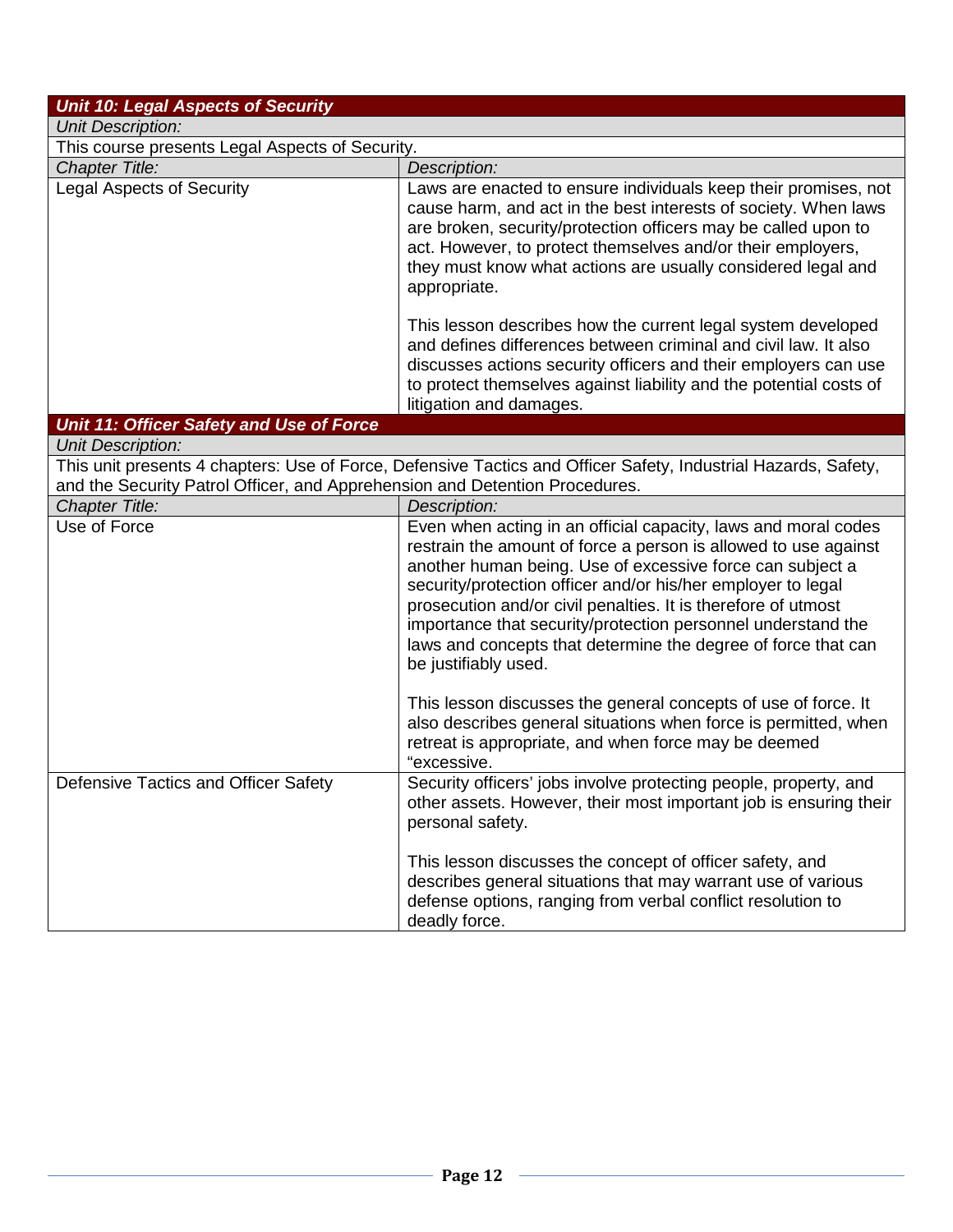| Industrial Hazards, Safety, and the Security<br><b>Patrol Officer</b>                                                                                                                                                     | The security officer is a valuable member of a facility safety<br>team. This role is critical for prevention, reporting, and<br>investigation of workplace accidents/incidents and overall<br>maintenance of a secure workplace. The role of security<br>personnel should focus on identifying risks that may evolve into<br>critical safety conditions.                                                                                                                                                                                                                                                  |
|---------------------------------------------------------------------------------------------------------------------------------------------------------------------------------------------------------------------------|-----------------------------------------------------------------------------------------------------------------------------------------------------------------------------------------------------------------------------------------------------------------------------------------------------------------------------------------------------------------------------------------------------------------------------------------------------------------------------------------------------------------------------------------------------------------------------------------------------------|
|                                                                                                                                                                                                                           | This lesson discusses the various forms of criminal violence and<br>safety hazards that can occur in the workplace. It also describes<br>proper methods for conducting security risk assessments and<br>self-assessments, and for protecting oneself from injuries in the<br>workplace.                                                                                                                                                                                                                                                                                                                   |
| Apprehension and Detention Procedures                                                                                                                                                                                     | Apprehending and/or detaining a person against his/her will,<br>commonly referred to as "arrest," is a serious matter. Most<br>"sworn" law enforcement officers are granted the legal authority<br>to arrest; many security/protection officers are not. It may be<br>legal for security/protection officers to apprehend and detain an<br>individual under certain circumstances, but doing so when not<br>appropriate or warranted can have significant repercussions. It<br>is therefore critical for security/protections to know and consider<br>all factors relevant to apprehension and detention. |
|                                                                                                                                                                                                                           | This lesson defines the term arrest and describes what<br>constitutes an arrest and submission to authority. It also<br>discusses the importance of officers knowing their authority and<br>jurisdiction and applying the reasonableness standard to their<br>duties. In addition, it identifies criminal and civil laws that a<br>security/protection officer can be charged with if he/she exceeds<br>his/her authority or fails to properly apply the reasonableness<br>standard and defines tactical guidelines to employ when the<br>need to take physical control of another person arises.         |
| <b>Unit 12: Relations With Others</b>                                                                                                                                                                                     |                                                                                                                                                                                                                                                                                                                                                                                                                                                                                                                                                                                                           |
| <b>Unit Description:</b>                                                                                                                                                                                                  |                                                                                                                                                                                                                                                                                                                                                                                                                                                                                                                                                                                                           |
| This unit presents 5 chapters: Human Relations in a Global Environment, Public Relations, Community<br>Relations: Making the Strategy Come Alive, Networking and the Liaison Function, and Ethics and<br>Professionalism. |                                                                                                                                                                                                                                                                                                                                                                                                                                                                                                                                                                                                           |
| <b>Chapter Title:</b>                                                                                                                                                                                                     | Description:                                                                                                                                                                                                                                                                                                                                                                                                                                                                                                                                                                                              |

| <b>Chapter Title:</b>                   | Description:                                                                                                                                                                                                                                    |
|-----------------------------------------|-------------------------------------------------------------------------------------------------------------------------------------------------------------------------------------------------------------------------------------------------|
| Human Relations in a Global Environment | Security personnel are obligated to help and protect all persons<br>in their work setting. They should not prejudge people or<br>discriminate against specific groups. Doing so is bad for<br>customer relations and may be a violation of law. |
|                                         | This lesson discusses human relations and the importance of<br>understanding and respecting diversity. It also describes actions<br>that enhance communication and defines ethical behavior.                                                    |